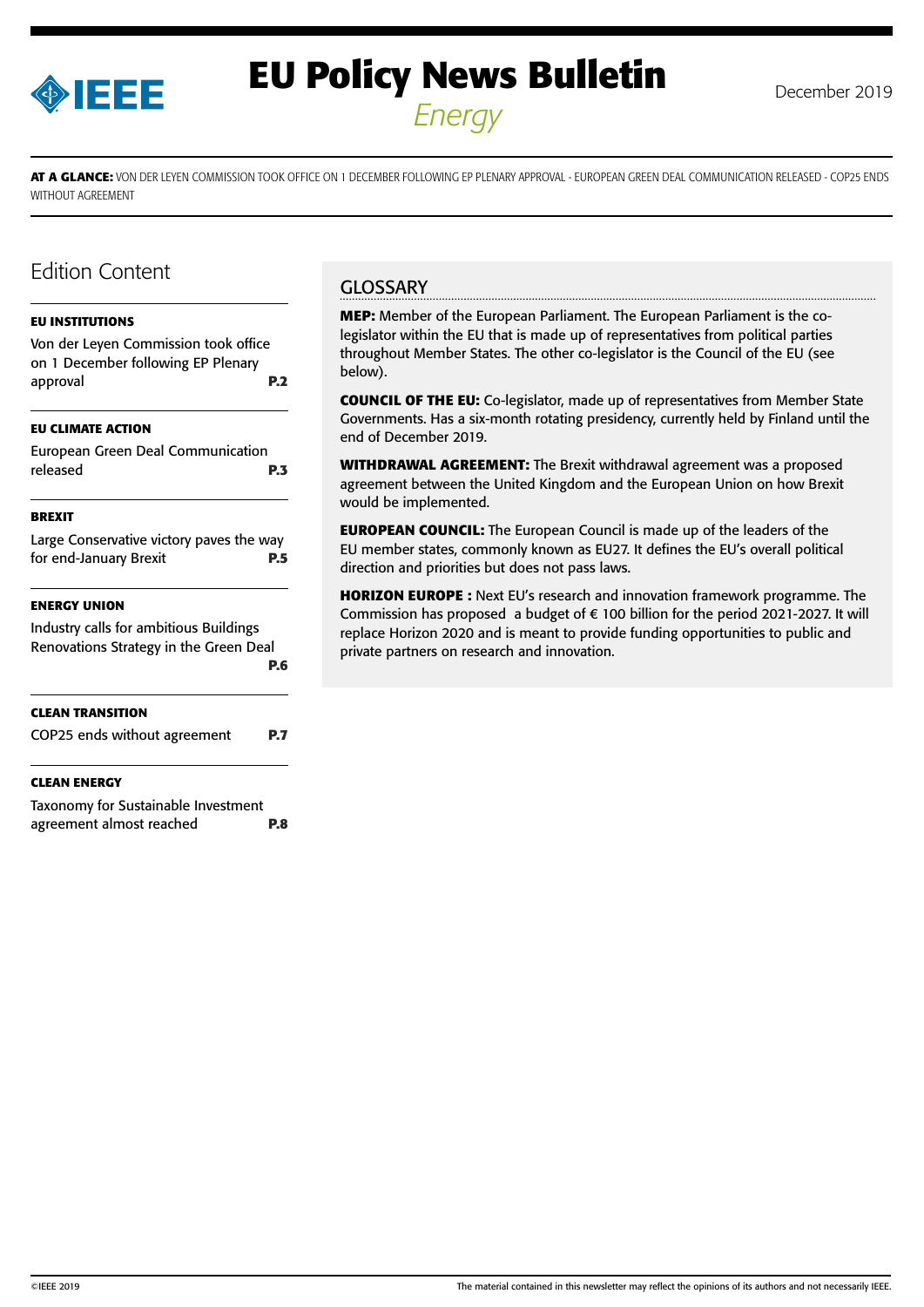# <span id="page-1-0"></span>**EU INSTITUTIONS**

Von der Leyen Commission took office on 1 December following EP Plenary approval **P.2**

## **[EU CLIMATE ACTION](#page-2-0)**

[European Green Deal Communication](#page-2-0)  [released](#page-2-0) **P.3**

# **[BREXIT](#page-4-0)**

[Large Conservative victory paves the way](#page-4-0)  [for end-January Brexit](#page-4-0) **P.5**

# **[ENERGY UNION](#page-5-0)**

| <b>CLEAN ENERGY</b>                    |     |
|----------------------------------------|-----|
| COP25 ends without agreement           | P.7 |
| <b>CLEAN TRANSITION</b>                |     |
| Renovations Strategy in the Green Deal | P.6 |
| Industry calls for ambitious Buildings |     |

[Taxonomy for Sustainable Investment](#page-7-0)  [agreement almost reached](#page-7-0) **P.8**

### EU INSTITUTIONS

# **Von der Leyen Commission took office on 1 December following EP Plenary approval**



#### ©Shutterstock

The von der Leyen Commission officially started work on 1 December 2019, following a vote of approval from the European Parliament (461 in favour, 157 against and 89 abstentions). The new College of Commissioners only needed a simple majority, but passed the symbolic 400 threshold thanks to support from the majority of EPP, Social-Democrats and Renew Europe MEPs. The Greens abstained.

Von der Leyen's **[speech](https://ec.europa.eu/info/sites/info/files/president-elect-speech-original_en.pdf)** did not launch any new policy initiatives but added some detail to priorities set out in her Political Guidelines and Mission letters. Some of her strongest points were directed at the delays in adopting the multiannual financial framework (MFF) and the need for more investment, to "harness the transformative power of the twin climate and digital transition to strengthen our own industrial base and innovation potential" and be able to compete with countries like the US and China.

 **(Source : Interel & Politico)**

content, or would like to know

more about IEEE's European Public

Policy activities, please contact

[eppc@ieee.org](mailto:eppc%40ieee.org?subject=). Thank you

If you have any suggestions for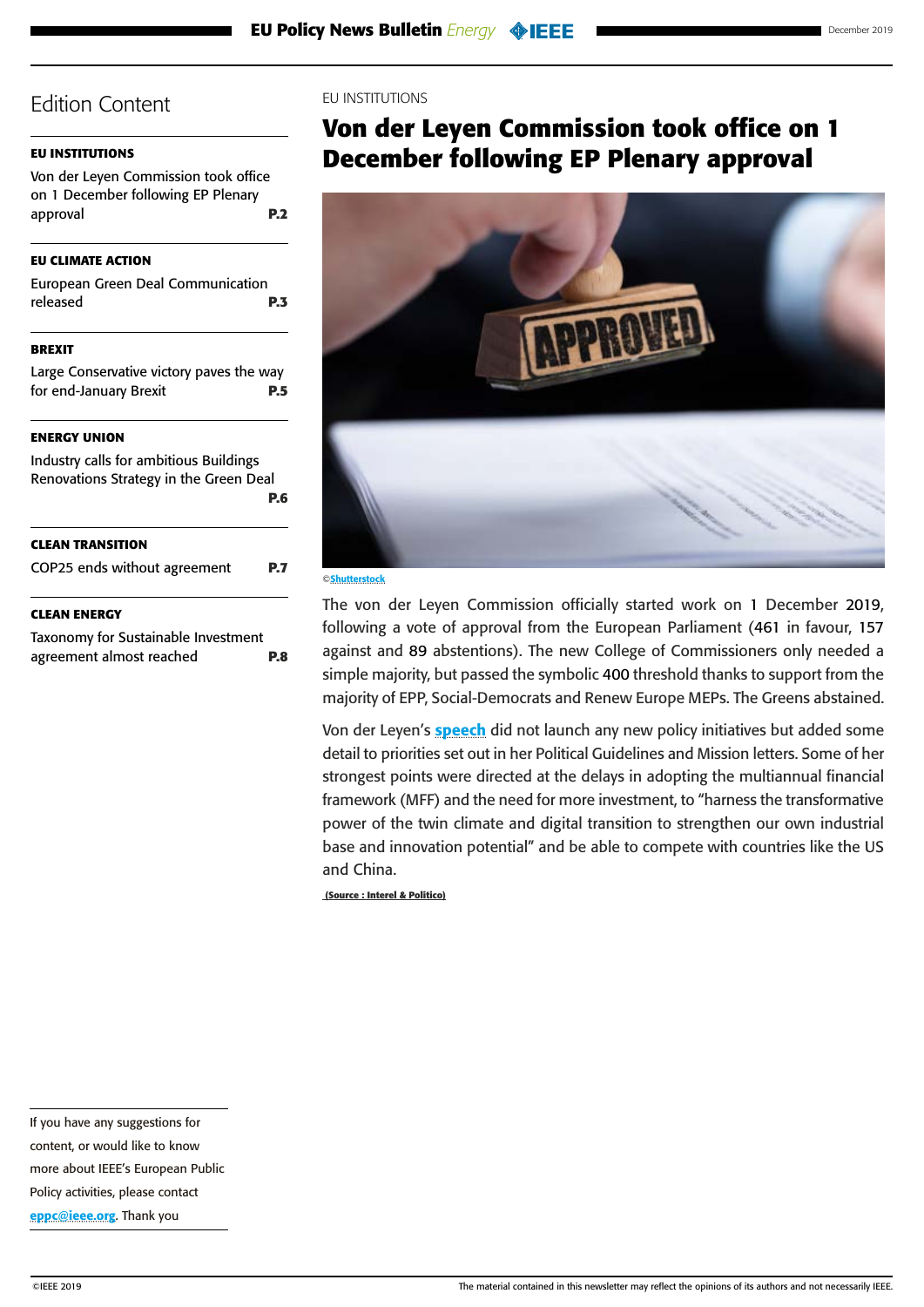# <span id="page-2-0"></span>**[EU INSTITUTIONS](#page-1-0)**

[Von der Leyen Commission took office](#page-1-0)  [on 1 December following EP Plenary](#page-1-0)  [approval](#page-1-0) **P.2**

## **EU CLIMATE ACTION**

European Green Deal Communication released **P.3**

## **[BREXIT](#page-4-0)**

[Large Conservative victory paves the way](#page-4-0)  [for end-January Brexit](#page-4-0) **P.5**

# **[ENERGY UNION](#page-5-0)**

[Industry calls for ambitious Buildings](#page-5-0)  [Renovations Strategy in the Green Deal](#page-5-0)  **[P.6](#page-5-0) [CLEAN TRANSITION](#page-6-0)**  [COP25 ends without agreement](#page-6-0) **P.7**

#### **[CLEAN ENERGY](#page-7-0)**

[Taxonomy for Sustainable Investment](#page-7-0)  [agreement almost reached](#page-7-0) **P.8** EU CLIMATE ACTION

# **European Green Deal Communication released**



#### ©Shutterstock

On 11 December the European Commission presented its **[European Green Deal](https://ec.europa.eu/info/publications/communication-european-green-deal_en)**, which is a Communication unrolling the overarching roadmap for Europe to become climate-neutral by 2050. A communication is non-binding as such, but contains important policy announcements which in themselves are binding. The main political parties welcomed the ambitious Green Deal, that came only 10 days (and not 100 as expected) after the beginning of the new Commission's mandate.

A general overview of the document points at three key pillars:

1) A climate law setting a binding target to achieve net-zero emissions by 2050, and a plan to boost the EU's 2030 target for emissions cuts from at least 40 percent reduction to between 50 percent and 55 percent compared to 1990 levels (an impact assessment will be needed to determine target). Setting the target into regulatory stone through a law allows for regulatory and investment certainty.

2) Funding will be a key area, as this transition will entail significant costs for traditional sectors and regions. Therefore the Commission will propose a Just Transition Fund within the year. It will seek to collect EUR 100 bn of investment (public and private) and will be a springboard for regions and sectors that need it.

3) Europe is to lead on climate globally. The College of Commissioners set itself a goal, for the Commission to be climate neutral by 2030, to showcase that they want to lead by example both at European and global level. The Commission plans on exporting its principles via a carbon border tax in line with WTO rules that will protect European companies from unfair competition from heavy polluters. They will also use these principles in trade agreements.

If you have any suggestions for content, or would like to know more about IEEE's European Public Policy activities, please contact [eppc@ieee.org](mailto:eppc%40ieee.org?subject=). Thank you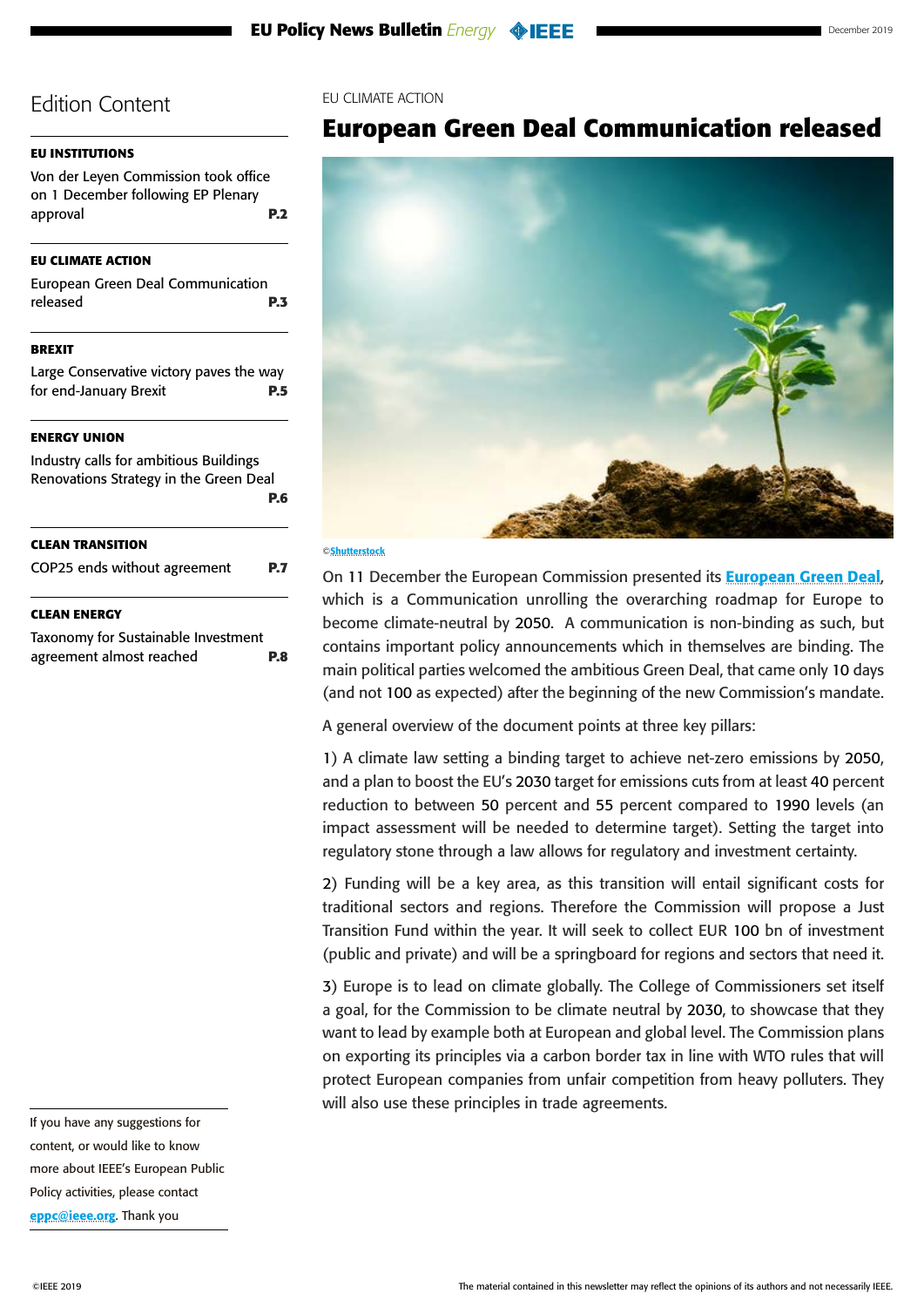# **[EU INSTITUTIONS](#page-1-0)**

[Von der Leyen Commission took office](#page-1-0)  [on 1 December following EP Plenary](#page-1-0)  [approval](#page-1-0) **P.2**

# **[EU CLIMATE ACTION](#page-2-0)**

| European Green Deal Communication |            |
|-----------------------------------|------------|
| released                          | <b>P.3</b> |
|                                   |            |

# **[BREXIT](#page-4-0)**

[Large Conservative victory paves the way](#page-4-0)  [for end-January Brexit](#page-4-0) **P.5**

# **[ENERGY UNION](#page-5-0)**

# [Industry calls for ambitious Buildings](#page-5-0)  [Renovations Strategy in the Green Deal](#page-5-0)  **[P.6](#page-5-0) [CLEAN TRANSITION](#page-6-0)**  [COP25 ends without agreement](#page-6-0) **P.7**

#### **[CLEAN ENERGY](#page-7-0)**

| Taxonomy for Sustainable Investment |            |
|-------------------------------------|------------|
| agreement almost reached            | <b>P.8</b> |

Regarding imminent next steps, this proposal only constitutes the start of the upcoming efforts to achieve a greener economy and should be seen as a roadmap towards 2050. This roadmap will need to evolve and adapt over the years. A number of legislative proposals are expected in the coming months, notably the Circular Economy Action Plan and the new EU Industrial Strategy, both due to be presenterd in March 2020.

**(Source: Interel)**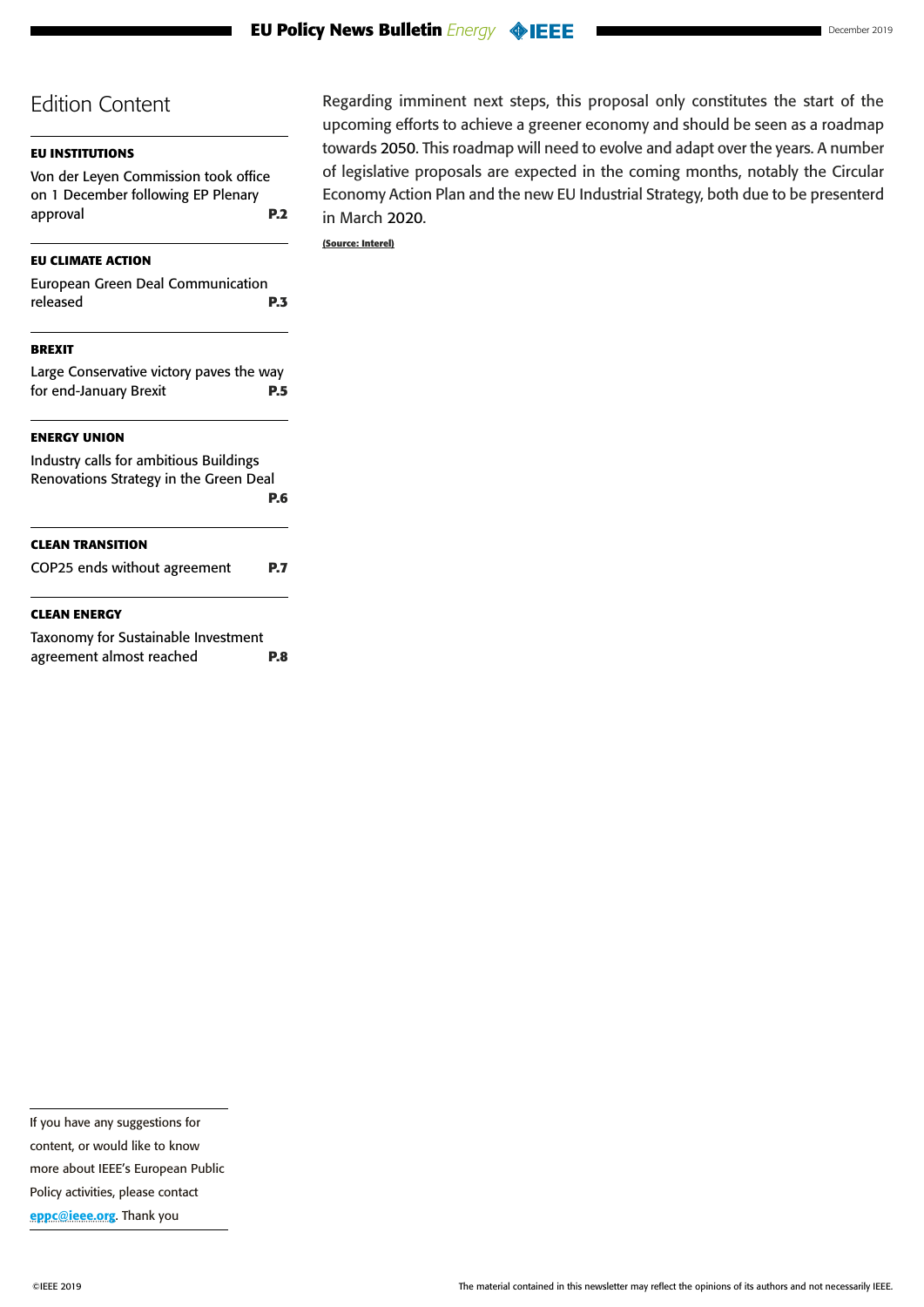# <span id="page-4-0"></span>**[EU INSTITUTIONS](#page-1-0)**

[Von der Leyen Commission took office](#page-1-0)  [on 1 December following EP Plenary](#page-1-0)  [approval](#page-1-0) **P.2**

## **[EU CLIMATE ACTION](#page-2-0)**

[European Green Deal Communication](#page-2-0)  [released](#page-2-0) **P.3**

# **BREXIT**

Large Conservative victory paves the way for end-January Brexit **P.5**

#### **[ENERGY UNION](#page-5-0)**

| <b>CLEAN ENERGY</b>                    |     |
|----------------------------------------|-----|
| COP25 ends without agreement           | P.7 |
| <b>CLEAN TRANSITION</b>                |     |
| Renovations Strategy in the Green Deal | P.6 |
| Industry calls for ambitious Buildings |     |

## [Taxonomy for Sustainable Investment](#page-7-0)  [agreement almost reached](#page-7-0) **P.8**

# **BREXIT**

**Large Conservative victory paves the way for end-January Brexit**



#### ©Shutterstock

The UK will leave the EU on 31 January 2020. This scenario has now been confirmed due to the victory of Boris Johnson and the Conservatives in the 12 December national elections. The Withdrawal Bill now looks set to be submitted to the UK parliament before Christmas, to pave the way for an "orderly exit" on 31 January 2020. The European Parliament will be expected to give its consent at the January plenary.

Attention will then be diverted to the negotiations for a comprehensive free trade agreement, with the transition period due to end on 31 December 2020. The Conservative elections manifesto made clear that the UK government will not seek an extension of the transition period and the prospect of a new "cliff edge" at the end of the year remains very probable if no agreement is reached. **(Source: Interel)**

If you have any suggestions for content, or would like to know more about IEEE's European Public Policy activities, please contact

[eppc@ieee.org](mailto:eppc%40ieee.org?subject=). Thank you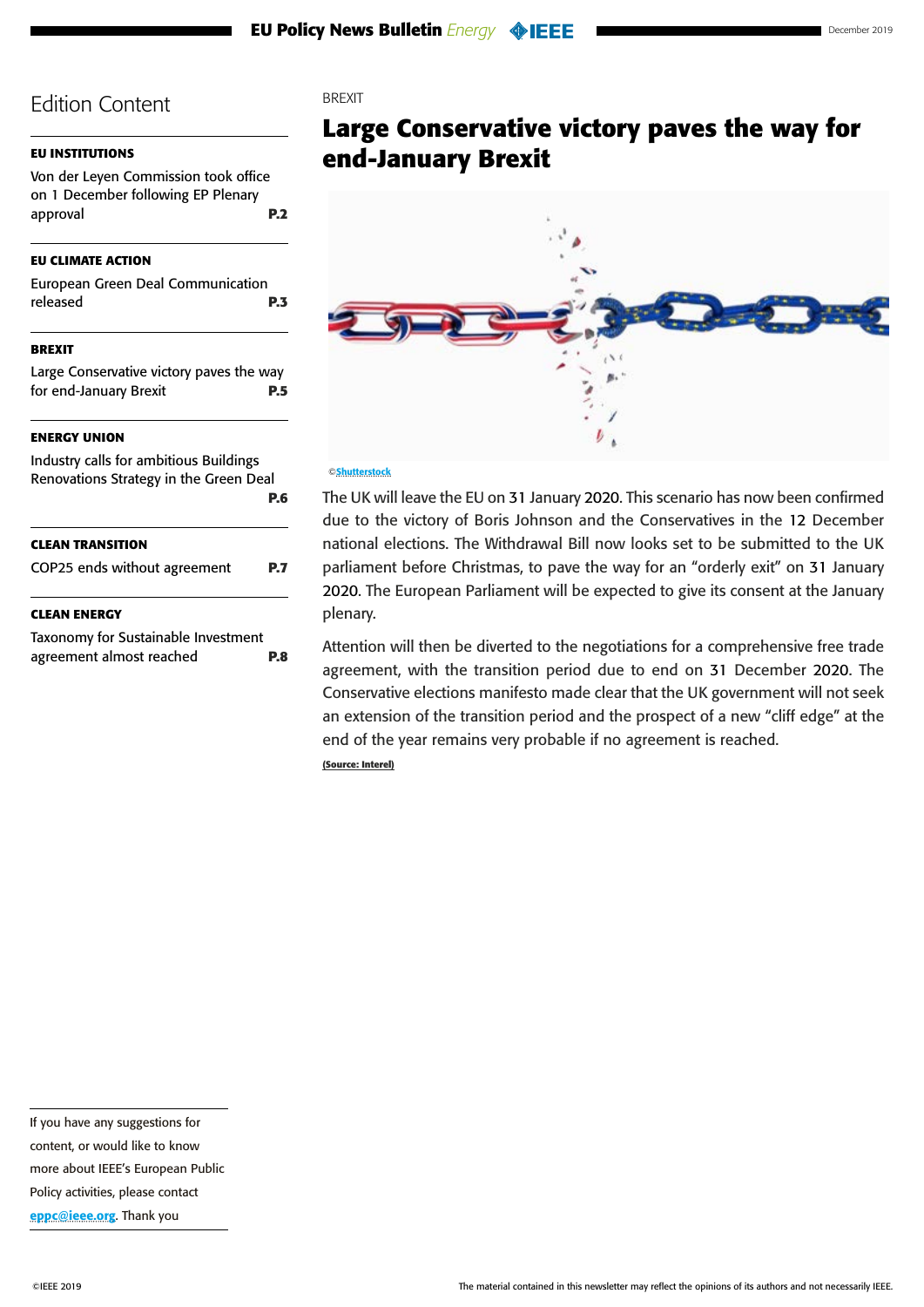#### <span id="page-5-0"></span>**[EU INSTITUTIONS](#page-1-0)**

[Von der Leyen Commission took office](#page-1-0)  [on 1 December following EP Plenary](#page-1-0)  [approval](#page-1-0) **P.2**

#### **[EU CLIMATE ACTION](#page-2-0)**

[European Green Deal Communication](#page-2-0)  [released](#page-2-0) **P.3**

#### **[BREXIT](#page-4-0)**

[Large Conservative victory paves the way](#page-4-0)  [for end-January Brexit](#page-4-0) **P.5**

#### **ENERGY UNION**

Industry calls for ambitious Buildings Renovations Strategy in the Green Deal **P.6 [CLEAN TRANSITION](#page-6-0)**  [COP25 ends without agreement](#page-6-0) **P.7**

#### **[CLEAN ENERGY](#page-7-0)**

[Taxonomy for Sustainable Investment](#page-7-0)  [agreement almost reached](#page-7-0) **P.8** ENERGY UNION

# **Industry calls for ambitious Buildings Renovations Strategy in the Green Deal**



#### ©Shutterstock

On 2 December, 12 organisations, including the Coalition for Energy Savings, Energy Cities, the European Association for Electrical Contractors (EuropeOn), the European Builders Confederation (EBC) and SolarPower Europe, called on the European Commission to put forward an ambitious EU renovation strategy for buildings as part of the European 'Green Deal' in a *[joint position paper](http://energycoalition.eu/sites/default/files/Joint-Statement-Better-Buildings_0.pdf)* 

Such EU strategy should have "on-site renewables, energy efficiency, and smart energy solutions at its core", the group of stakeholders said, adding that buildings account for 36% of Europe's CO2 emissions and approximately half of energy demand.

"Given that 97% of buildings in the EU will need to be renovated by 2050, we will not tackle the climate emergency unless we take bold steps to ensure that all our buildings – existing, residential, industrial, and commercial – are renovated," the statement argues. This should include "significant investments facilitated by innovative financial mechanisms".

On the same day, the European Insulation Manufacturers Association (Eurima) called on European leaders meeting at the EU summit on 12-13 December to support a 2050 climate neutrality target and make the renovation of buildings a flagship initiative of the Green Deal, in a separate **[position paper](https://www.eurima.org/mediacentre/383/128/A-climate-neutral-building-stock.html)**.

"Most of the buildings that we will occupy in 2050 have already been built. The main challenge is to renovate these 210 million existing buildings to make them more energy- and carbon-efficient. Without the acceleration of deep renovations, the EU risks missing its climate objectives by up to 400 million tonnes of CO2, as well as leaving millions of people in energy poverty," Eurima's paper states.

 **(Source: Interel & ENDS Europe)**

If you have any suggestions for content, or would like to know more about IEEE's European Public Policy activities, please contact [eppc@ieee.org](mailto:eppc%40ieee.org?subject=). Thank you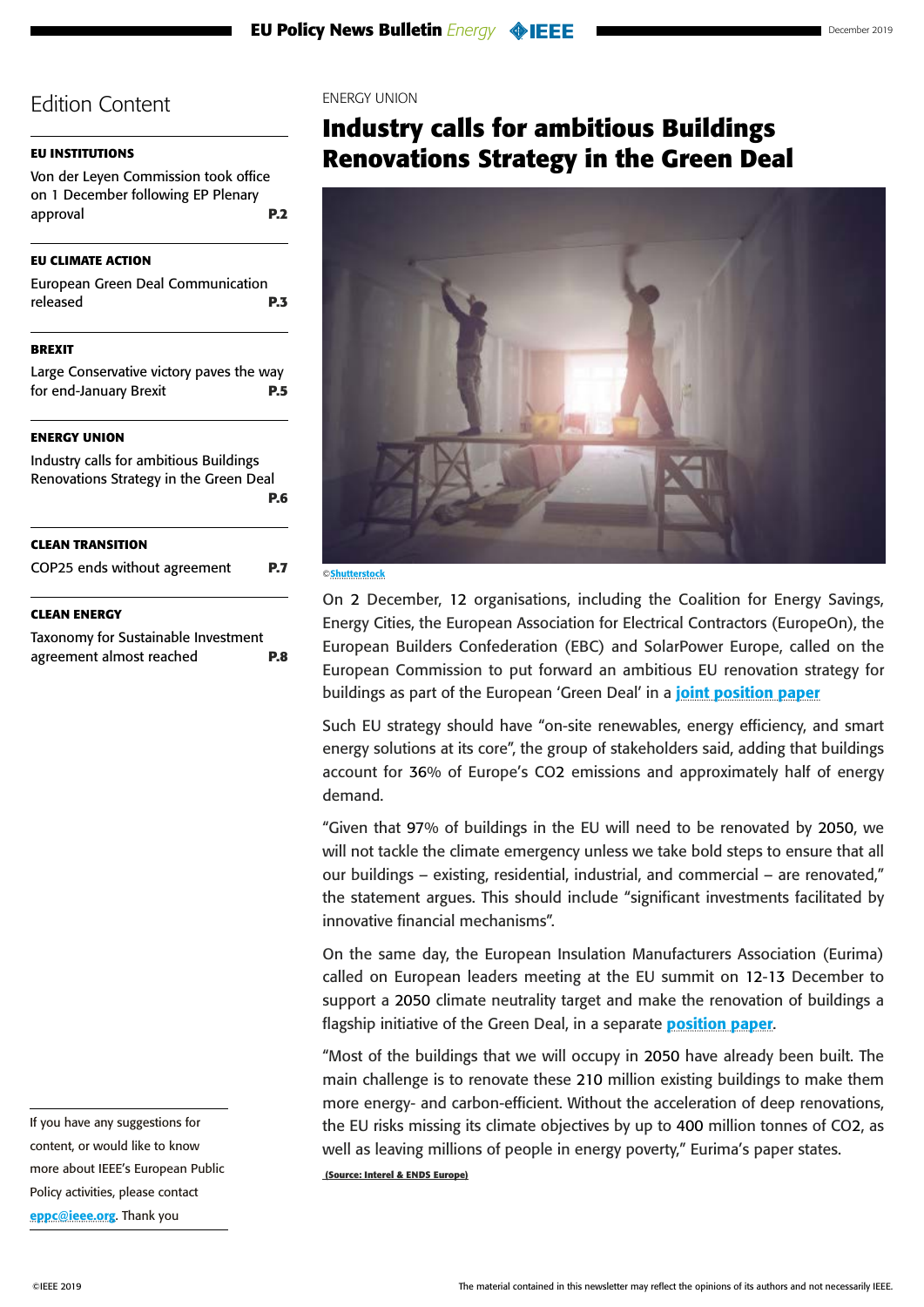# <span id="page-6-0"></span>**[EU INSTITUTIONS](#page-1-0)**

[Von der Leyen Commission took office](#page-1-0)  [on 1 December following EP Plenary](#page-1-0)  [approval](#page-1-0) **P.2**

## **[EU CLIMATE ACTION](#page-2-0)**

| European Green Deal Communication |            |
|-----------------------------------|------------|
| released                          | <b>P.3</b> |

## **[BREXIT](#page-4-0)**

[Large Conservative victory paves the way](#page-4-0)  [for end-January Brexit](#page-4-0) **P.5**

# **[ENERGY UNION](#page-5-0)**

| Industry calls for ambitious Buildings<br>Renovations Strategy in the Green Deal |     |
|----------------------------------------------------------------------------------|-----|
| <b>CLEAN TRANSITION</b>                                                          | P.6 |
| COP25 ends without agreement                                                     |     |
| <b>CLEAN ENERGY</b>                                                              |     |

[Taxonomy for Sustainable Investment](#page-7-0)  [agreement almost reached](#page-7-0) **P.8** CLEAN TRANSITION

# **COP25 ends without agreement**



to the United Nations Framework Convention on Climate Change (UNFCCC) met in Madrid this December. The COP25 global climate talks ended on 15 December without an agreement on the rules for the Paris Agreement dealing with carbon markets and trading emissions credits — something that was supposed to be the main aim of the summit. "Regretfully we couldn't get to an agreement on this important article," said Chile's COP President Carolina

The 25<sup>th</sup> Conference of Parties (COP25)

Schmidt. That issue will be addressed again at next year's climate conferences in June in Bonn and November's COP26 in Glasgow.

Nevertheless, delegates did agree on stronger formulation of requirements for countries to augment their climate pledges under a Paris Agreement deadline next year. That was a crucial issue for an alliance of European, Latin American, vulnerable and island nations which confronted a grouping of emerging economies like India, China, Brazil and Saudi Arabia. The final outcome was a compromise, where rich countries accepted language to review their commitments up to 2020, and emerging economies accepted slightly more ambitious calls for higher climate goals.

Following US President Trump's decision to withdraw from the Paris Agreement next year, the US opted for a reduced diplomatic representation at the COP. As a consequence, the EU found it difficult to fill that void by reviving a coalition of developing and climate-vulnerable countries which had played a central role in previous negotiations. Yet that effort was unsuccessful and timing was not appropriate. Despite that development, the EU still considers that its role is crucial in keeping alive the international climate discussions.

**(Source: Interel & Politico)**

content, or would like to know

more about IEEE's European Public

Policy activities, please contact

[eppc@ieee.org](mailto:eppc%40ieee.org?subject=). Thank you

If you have any suggestions for